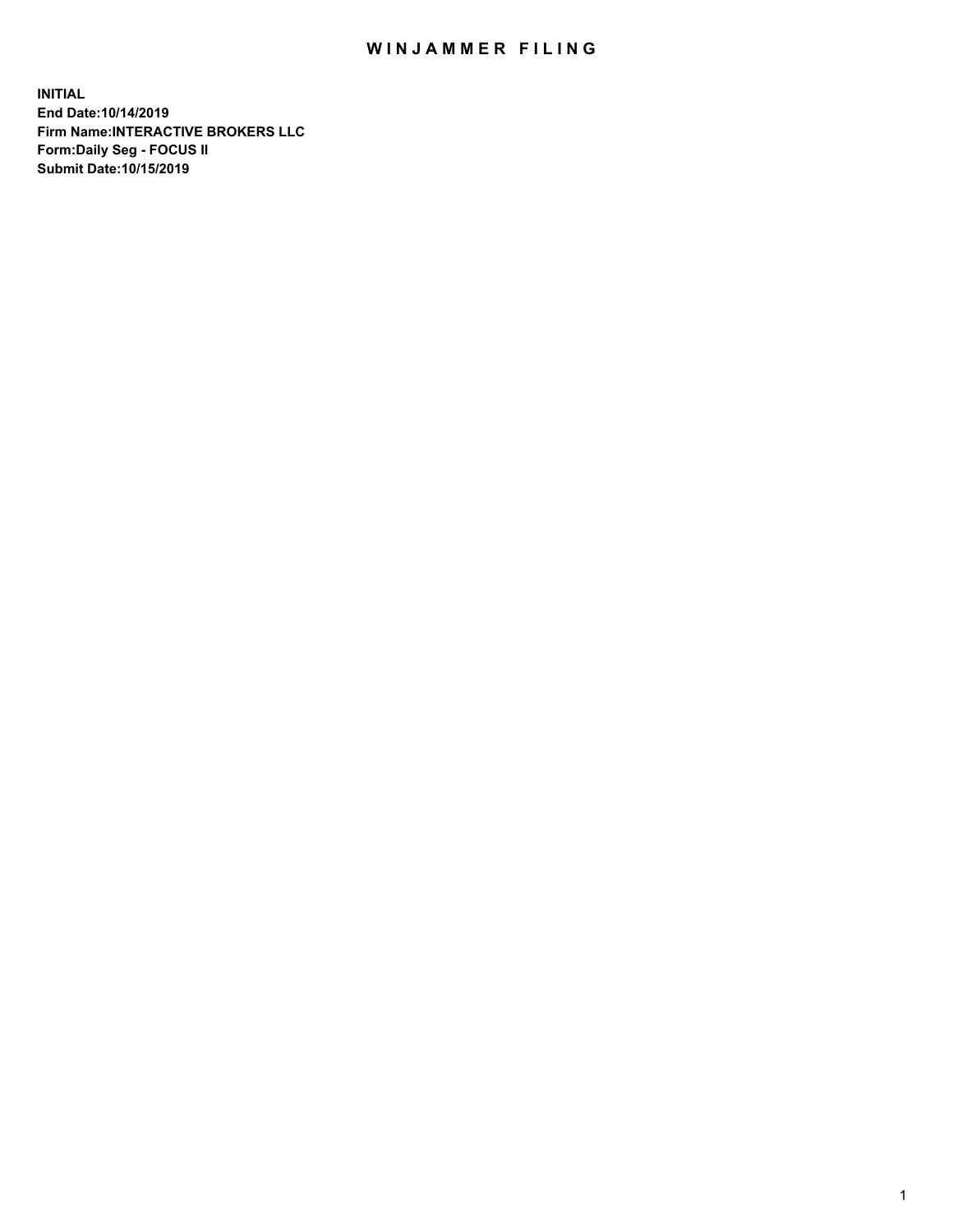**INITIAL End Date:10/14/2019 Firm Name:INTERACTIVE BROKERS LLC Form:Daily Seg - FOCUS II Submit Date:10/15/2019 Daily Segregation - Cover Page**

| Name of Company                                                                                                                                                                                                                                                                                                                | <b>INTERACTIVE BROKERS LLC</b>                                                                  |
|--------------------------------------------------------------------------------------------------------------------------------------------------------------------------------------------------------------------------------------------------------------------------------------------------------------------------------|-------------------------------------------------------------------------------------------------|
| <b>Contact Name</b>                                                                                                                                                                                                                                                                                                            | <b>James Menicucci</b>                                                                          |
| <b>Contact Phone Number</b>                                                                                                                                                                                                                                                                                                    | 203-618-8085                                                                                    |
| <b>Contact Email Address</b>                                                                                                                                                                                                                                                                                                   | jmenicucci@interactivebrokers.c<br>$om$                                                         |
| FCM's Customer Segregated Funds Residual Interest Target (choose one):<br>a. Minimum dollar amount: ; or<br>b. Minimum percentage of customer segregated funds required:% ; or<br>c. Dollar amount range between: and; or<br>d. Percentage range of customer segregated funds required between:% and%.                         | $\overline{\mathbf{0}}$<br>$\overline{\mathbf{0}}$<br>155,000,000 245,000,000<br>0 <sub>0</sub> |
| FCM's Customer Secured Amount Funds Residual Interest Target (choose one):<br>a. Minimum dollar amount: ; or<br>b. Minimum percentage of customer secured funds required:%; or<br>c. Dollar amount range between: and; or<br>d. Percentage range of customer secured funds required between:% and%.                            | $\overline{\mathbf{0}}$<br>$\overline{\mathbf{0}}$<br>80,000,000 120,000,000<br>0 <sub>0</sub>  |
| FCM's Cleared Swaps Customer Collateral Residual Interest Target (choose one):<br>a. Minimum dollar amount: ; or<br>b. Minimum percentage of cleared swaps customer collateral required:% ; or<br>c. Dollar amount range between: and; or<br>d. Percentage range of cleared swaps customer collateral required between:% and%. | $\overline{\mathbf{0}}$<br>$\underline{\mathbf{0}}$<br>0 <sub>0</sub><br>00                     |

Attach supporting documents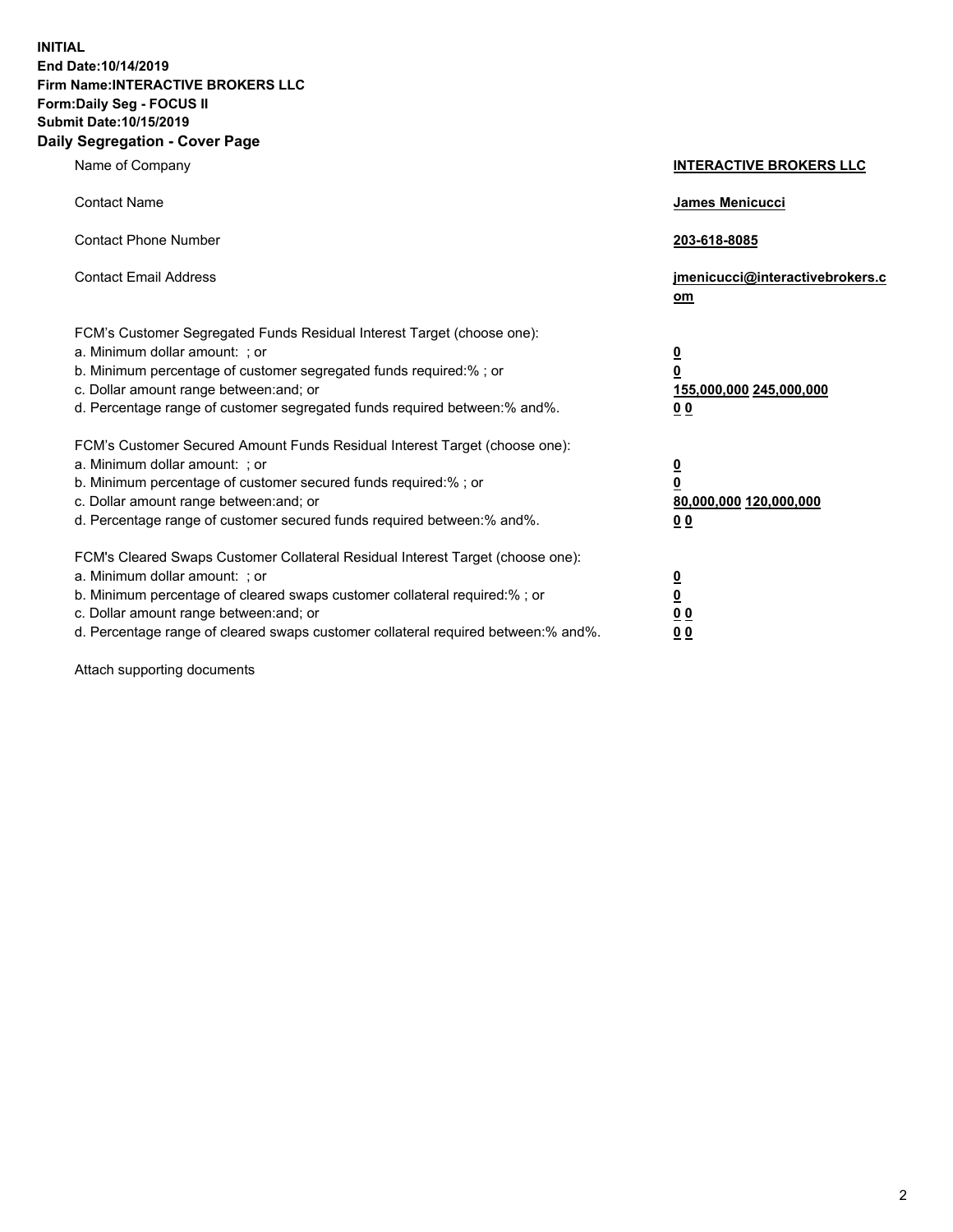## **INITIAL End Date:10/14/2019 Firm Name:INTERACTIVE BROKERS LLC Form:Daily Seg - FOCUS II Submit Date:10/15/2019 Daily Segregation - Secured Amounts**

|     | Daily Segregation - Secured Amounts                                                         |                                  |
|-----|---------------------------------------------------------------------------------------------|----------------------------------|
|     | Foreign Futures and Foreign Options Secured Amounts                                         |                                  |
|     | Amount required to be set aside pursuant to law, rule or regulation of a foreign            | $0$ [7305]                       |
|     | government or a rule of a self-regulatory organization authorized thereunder                |                                  |
| 1.  | Net ledger balance - Foreign Futures and Foreign Option Trading - All Customers             |                                  |
|     | A. Cash                                                                                     | 495,034,160 [7315]               |
|     | B. Securities (at market)                                                                   | $0$ [7317]                       |
| 2.  | Net unrealized profit (loss) in open futures contracts traded on a foreign board of trade   | 5,554,138 [7325]                 |
| 3.  | Exchange traded options                                                                     |                                  |
|     | a. Market value of open option contracts purchased on a foreign board of trade              | 39,307 [7335]                    |
|     | b. Market value of open contracts granted (sold) on a foreign board of trade                | -26,576 [7337]                   |
| 4.  | Net equity (deficit) (add lines 1.2. and 3.)                                                | 500,601,029 [7345]               |
| 5.  | Account liquidating to a deficit and account with a debit balances - gross amount           | 8,116 [7351]                     |
|     | Less: amount offset by customer owned securities                                            | 0 [7352] 8,116 [7354]            |
| 6.  | Amount required to be set aside as the secured amount - Net Liquidating Equity              | 500,609,145 [7355]               |
|     | Method (add lines 4 and 5)                                                                  |                                  |
| 7.  | Greater of amount required to be set aside pursuant to foreign jurisdiction (above) or line | 500,609,145 [7360]               |
|     | 6.                                                                                          |                                  |
|     | FUNDS DEPOSITED IN SEPARATE REGULATION 30.7 ACCOUNTS                                        |                                  |
| 1.  | Cash in banks                                                                               |                                  |
|     | A. Banks located in the United States                                                       | 48,083,158 [7500]                |
|     | B. Other banks qualified under Regulation 30.7                                              | 0 [7520] 48,083,158 [7530]       |
| 2.  | Securities                                                                                  |                                  |
|     | A. In safekeeping with banks located in the United States                                   | 492,284,125 [7540]               |
|     | B. In safekeeping with other banks qualified under Regulation 30.7                          | 0 [7560] 492,284,125 [7570]      |
| 3.  | Equities with registered futures commission merchants                                       |                                  |
|     | A. Cash                                                                                     | $0$ [7580]                       |
|     | <b>B.</b> Securities                                                                        | $0$ [7590]                       |
|     | C. Unrealized gain (loss) on open futures contracts                                         | $0$ [7600]                       |
|     | D. Value of long option contracts                                                           | $0$ [7610]                       |
|     | E. Value of short option contracts                                                          | 0 [7615] 0 [7620]                |
| 4.  | Amounts held by clearing organizations of foreign boards of trade                           |                                  |
|     | A. Cash                                                                                     |                                  |
|     | <b>B.</b> Securities                                                                        | $0$ [7640]                       |
|     |                                                                                             | $0$ [7650]                       |
|     | C. Amount due to (from) clearing organization - daily variation                             | $0$ [7660]                       |
|     | D. Value of long option contracts                                                           | $0$ [7670]                       |
|     | E. Value of short option contracts                                                          | 0 [7675] 0 [7680]                |
| 5.  | Amounts held by members of foreign boards of trade                                          |                                  |
|     | A. Cash                                                                                     | 86,200,479 [7700]                |
|     | <b>B.</b> Securities                                                                        | $0$ [7710]                       |
|     | C. Unrealized gain (loss) on open futures contracts                                         | 462,216 [7720]                   |
|     | D. Value of long option contracts                                                           | 39,307 [7730]                    |
|     | E. Value of short option contracts                                                          | -26,576 [7735] 86,675,426 [7740] |
| 6.  | Amounts with other depositories designated by a foreign board of trade                      | 0 [7760]                         |
| 7.  | Segregated funds on hand                                                                    | $0$ [7765]                       |
| 8.  | Total funds in separate section 30.7 accounts                                               | 627,042,709 [7770]               |
| 9.  | Excess (deficiency) Set Aside for Secured Amount (subtract line 7 Secured Statement         | 126,433,564 [7380]               |
|     | Page 1 from Line 8)                                                                         |                                  |
| 10. | Management Target Amount for Excess funds in separate section 30.7 accounts                 | 80,000,000 [7780]                |
| 11. | Excess (deficiency) funds in separate 30.7 accounts over (under) Management Target          | 46,433,564 [7785]                |
|     |                                                                                             |                                  |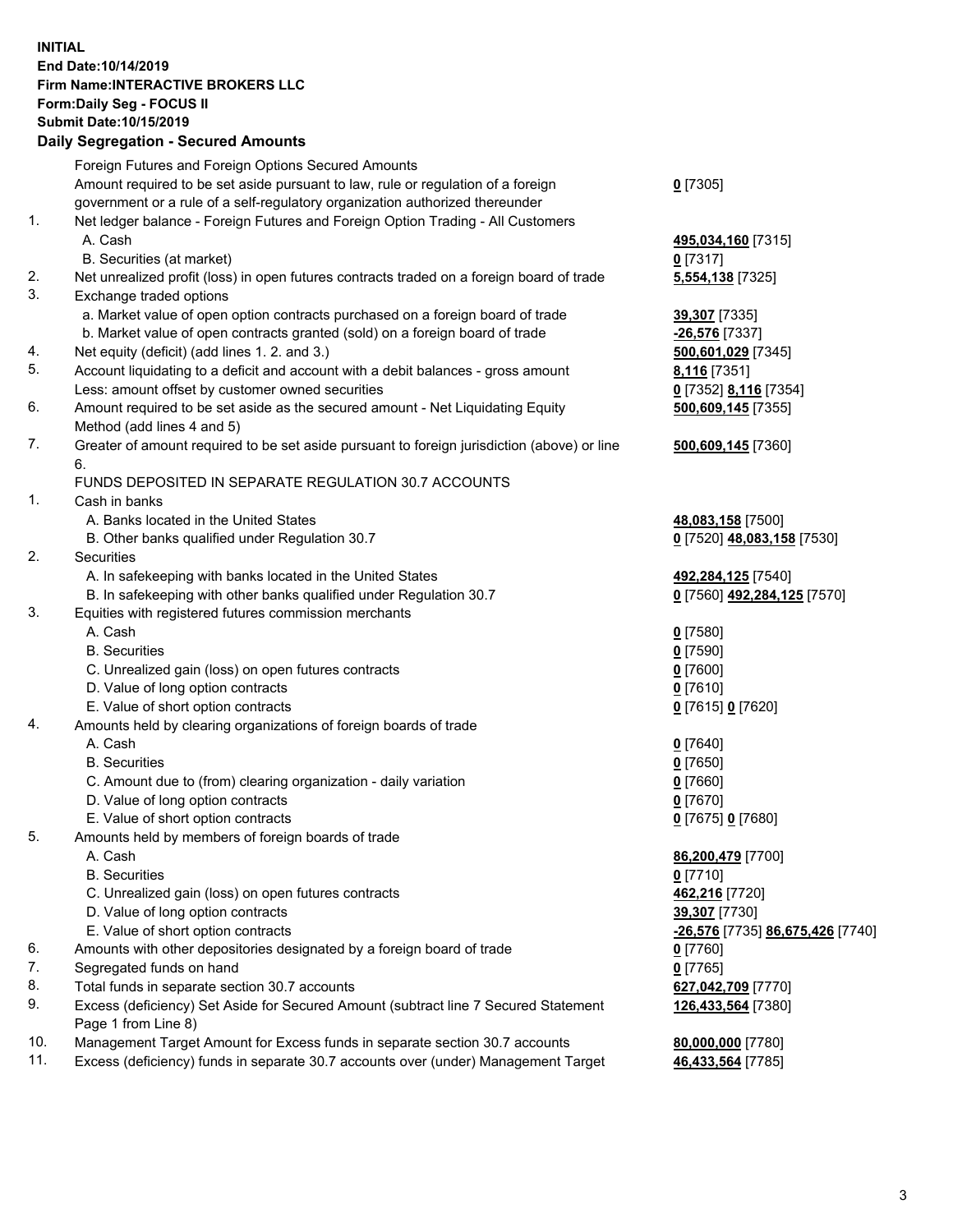**INITIAL End Date:10/14/2019 Firm Name:INTERACTIVE BROKERS LLC Form:Daily Seg - FOCUS II Submit Date:10/15/2019 Daily Segregation - Segregation Statement** SEGREGATION REQUIREMENTS(Section 4d(2) of the CEAct) 1. Net ledger balance A. Cash **4,164,903,890** [7010] B. Securities (at market) **0** [7020] 2. Net unrealized profit (loss) in open futures contracts traded on a contract market **-39,379,354** [7030] 3. Exchange traded options A. Add market value of open option contracts purchased on a contract market **192,920,455** [7032] B. Deduct market value of open option contracts granted (sold) on a contract market **-193,539,431** [7033] 4. Net equity (deficit) (add lines 1, 2 and 3) **4,124,905,560** [7040] 5. Accounts liquidating to a deficit and accounts with debit balances - gross amount **993,406** [7045] Less: amount offset by customer securities **0** [7047] **993,406** [7050] 6. Amount required to be segregated (add lines 4 and 5) **4,125,898,966** [7060] FUNDS IN SEGREGATED ACCOUNTS 7. Deposited in segregated funds bank accounts A. Cash **995,351,061** [7070] B. Securities representing investments of customers' funds (at market) **1,932,232,490** [7080] C. Securities held for particular customers or option customers in lieu of cash (at market) **0** [7090] 8. Margins on deposit with derivatives clearing organizations of contract markets A. Cash **13,081,878** [7100] B. Securities representing investments of customers' funds (at market) **1,365,126,904** [7110] C. Securities held for particular customers or option customers in lieu of cash (at market) **0** [7120] 9. Net settlement from (to) derivatives clearing organizations of contract markets **15,783,786** [7130] 10. Exchange traded options A. Value of open long option contracts **192,817,587** [7132] B. Value of open short option contracts **-193,469,515** [7133] 11. Net equities with other FCMs A. Net liquidating equity **0** [7140] B. Securities representing investments of customers' funds (at market) **0** [7160] C. Securities held for particular customers or option customers in lieu of cash (at market) **0** [7170] 12. Segregated funds on hand **0** [7150] 13. Total amount in segregation (add lines 7 through 12) **4,320,924,191** [7180] 14. Excess (deficiency) funds in segregation (subtract line 6 from line 13) **195,025,225** [7190] 15. Management Target Amount for Excess funds in segregation **155,000,000** [7194] 16. Excess (deficiency) funds in segregation over (under) Management Target Amount **40,025,225** [7198]

Excess